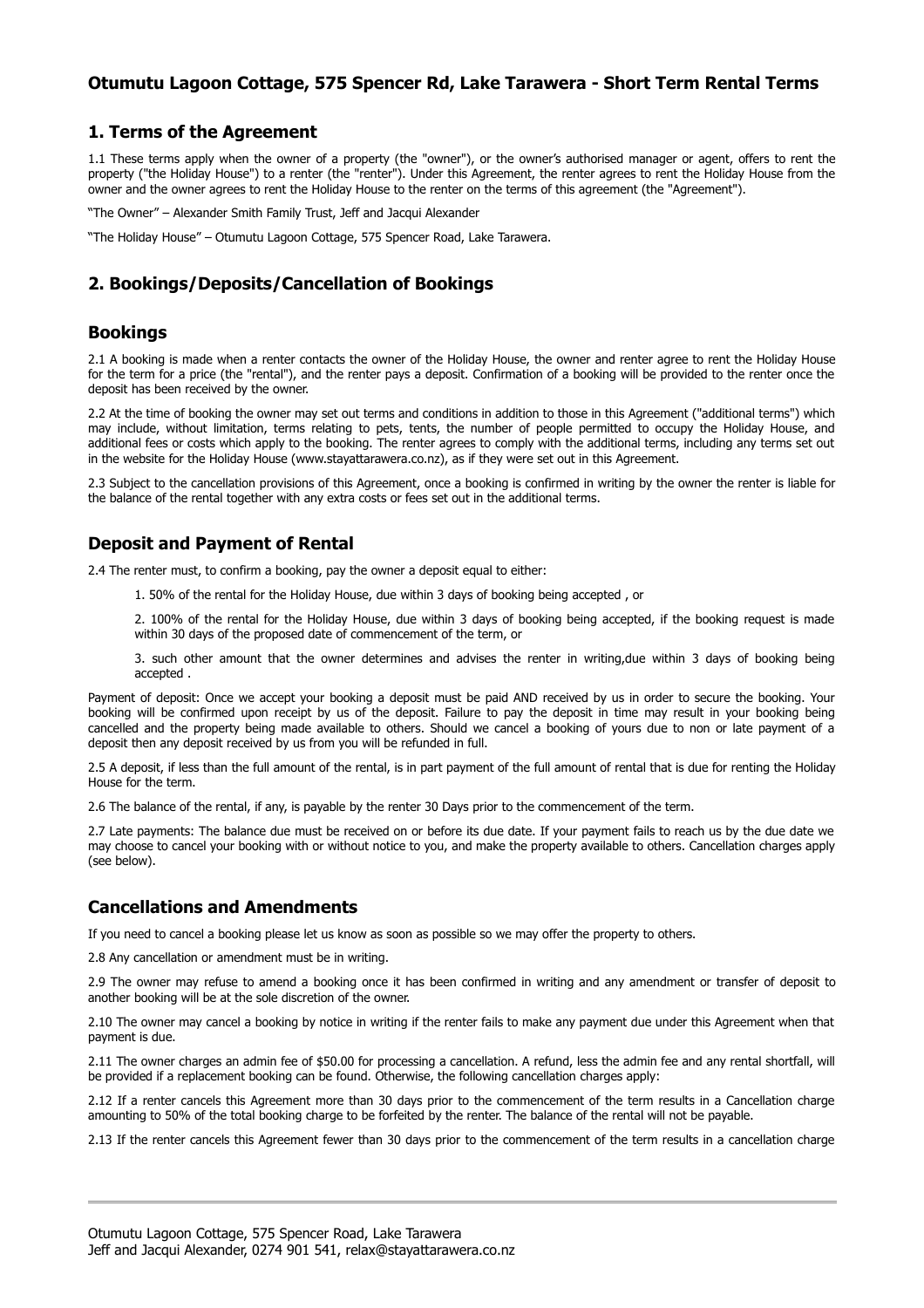amounting to 100% of the total booking charge will remain payable by the renter.

2.14 If the owner cancels this Agreement at any time prior to the commencement of the term the owner will refund the renter any money paid prior to cancellation.

## **3. Damage, cleaning and Bond**

3.1 The renter is responsible to the owner for all breakage, damage and destruction to any property, direct and indirect costs, fines incurred, charges from third parties arising, and damage caused to the Holiday House (including any contents) during the term. The renter agrees to indemnify the owner against any losses or damages suffered by the owner as a consequence of the renter's breach of its obligations under clause 3.1 and to immediately, on demand, reimburse the owner for all such costs.

3.2 The renter must leave the property clean, tidy and in the same condition in which it was found. Remove all rubbbish. Otherwise, you will be charged for the extra time required for cleaning.

3.3 If the term is more than 14 days the owner may request a bond of \$500.00 from the renter, to be held by the owner on trust until the end of the term. If a bond is held by the owner it shall not limit any liability of the renter under paragraph 3.1 above.

### **4. Occupation of the Holiday House**

4.1 The renter must not permit more people to occupy the Holiday House than the number stipulated by the owner in the booking confirmation or in the advertisement on the site, regardless of the number of beds available at the property. The booking is valid for the number of persons and group configuration as indicated on the booking request. Any changes to the booking should be communicated to and agreed by the owner in writing, so as to ensure the booking remains valid.

4.2 The renter must not permit smoking in the Holiday House. Smoking may be permitted within the boundaries of the property provided the renter ensures that all associated rubbish is removed at the end of the term.

4.3 The owner may enter the property and the Holiday House at any time to inspect the property and Holiday House provided the owner gives the renter not less than 2 hours' notice. Such notice shall be provided by phone or in writing.

4.4 The Holiday House will be available for occupation from 2.00 p.m. on the day of arrival and must be vacated by 10.00 a.m. on the day of departure. The arrival and departure times may be varied by agreement between the owner and the renter in writing.

4.5 The owner must be provided with 48 hours' notice of the requested arrival time of the renter so the owner may make arrangements in respect of the keys for the Holiday House.

4.6 The owner accepts no responsibility for any loss, or damage, to any of the renter's personal belongings at the Holiday House.

4.7 The renter, as the person making the booking, must be present and onsite at the property throughout the stay, unless agreed in writing by the owner

## **5. Additional Facilities and Linen**

5.1 If any additional facilities provided by the owner are used by the renter or the renter's guests the renter uses those additional facilities at its sole risk.

5.2 The renter is responsible for providing sufficient linen necessities for your stay (i.e. towels, top sheets and bottom sheets, tea towels, bath towels, hand towels, face cloths etc.) Do not sleep on the beds without sheets.

Hire linen packages are available, The linen package consists of bottom sheet, top sheet, pillow case(s), towel(s), tea towel(s), bathmat and face cloth(s).

Hire linen can not be washed onsite, but the additional linen package can be ordered. Missing linen will be charged at replacement cost

#### **6. General conduct**

6.1 In addition to anything else stated in these Terms, a breach of the following rules will result in additional charges and/or possible eviction from the property

Intentional damage to the property.

Pitching of caravans or tents on the property without the written consent from the owner.

Parties, events, weddings, receptions, stag / hen festivities without the written consent from the owner.

Smoking inside the property.

Abuse, including verbal or physical, of the owner or its representatives or the neighbours.

Undue nuisance or noise to neighbours or the local community.

Use of illegal substances or conduct of illegal activities at the property.

Anything that could invalidate the insurance policy for the property.

Cutting keys or obtaining remote door controls for the property.